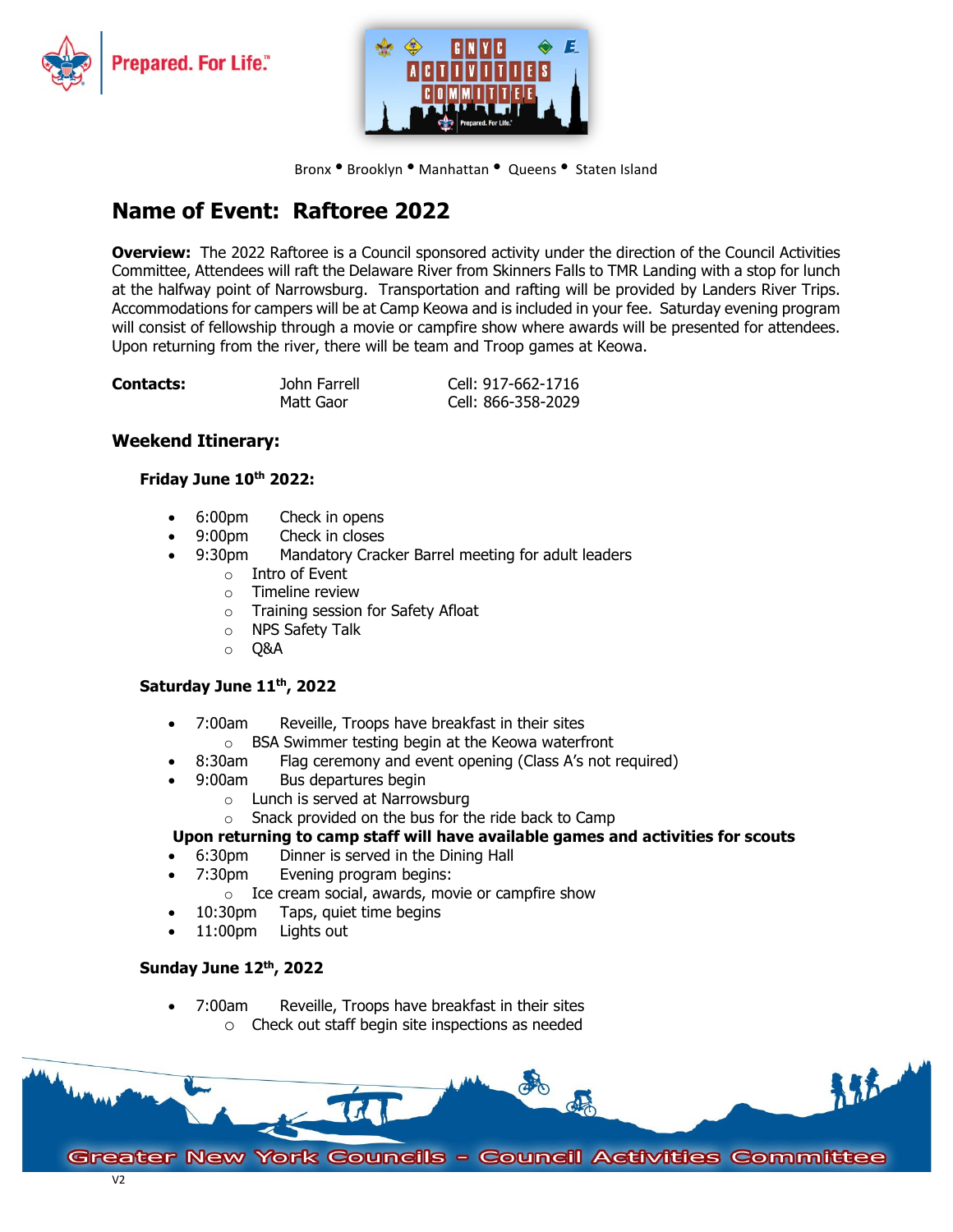



Bronx . Brooklyn . Manhattan . Queens . Staten Island

## **For your information:**

- **Rafting Overview:**
	- o **All attendees who do not have a current Buddy Tag or written verification from their summer camp are required to take and pass a BSA Swimmers test on Saturday morning beginning at 7am.** Maybe you've already passed a swimmer test at camp but if you don't have your buddy tags or written verification provided by the camp we need to retest you. GNYC camps have no records on who passed a swim test and we're required by BSA standards to make absolutely sure that everyone is a BSA swimmer during a council rafting event. Sorry!
		- Non-swimmer Adults must be on a raft with an adult swimmer, all youth must pass the swim test.
		- Plan on changing to your dry rafting clothes after your early morning swim test. That means that you're going to need two bathing suits!
		- Field Sports, Basketball, and Catch and Release Fishing are available (bring your own rod and lures)
	- $\circ$  Attendees are picked up by Landers buses on Saturday mid-morning and transported to Skinners Falls drop site. A hot dog or PB&J lunch will be provided at Landers' Narrowsburg campsite, approximately 5 miles downriver. At the conclusion of the river trip attendees are picked up at the TMR Landing location, approximately 5 miles further downriver. Landers buses provide transportation back to Camp Keowa. Total river time is expected to be in the area of 5 hours, plus transportation to and from camp.
	- $\circ$  Each person on a raft will need a buddy, and each raft will be paired with another raft for raft buddies. A basic raft proficiency test will be performed at the river on Saturday morning, as required by Safety Afloat regulations.
	- $\circ$  Based on river conditions, a rafts capacity will vary between 4 and 6 occupants. Occupant capacities will be announced at our Friday evening Cracker Barrel.
	- o Your clothes will probably get wet, dirty, used and abused. Don't bring the good stuff on the river! Bring sturdy and comfy clothes that will hold up to the rigors of a rafting trip. Nylon dries quickly if you get wet. Cotton is comfortable but takes more time to dry. Too much stuff is a hindrance do don't bring much on the river!
	- $\circ$  To protect and preserve the river please plan on tying anything you bring to the raft. Bring rope!
	- $\circ$  Leave your valuables and glass containers at camp. Be sure to bring drinks, sunscreen and consider bringing spare warm, dry clothing (In a Dry Bag - objects can not be left on the bus)
	- o You must wear a properly fastened life jacket at all times.

#### • **Uniforms:**

o Class A's are not required